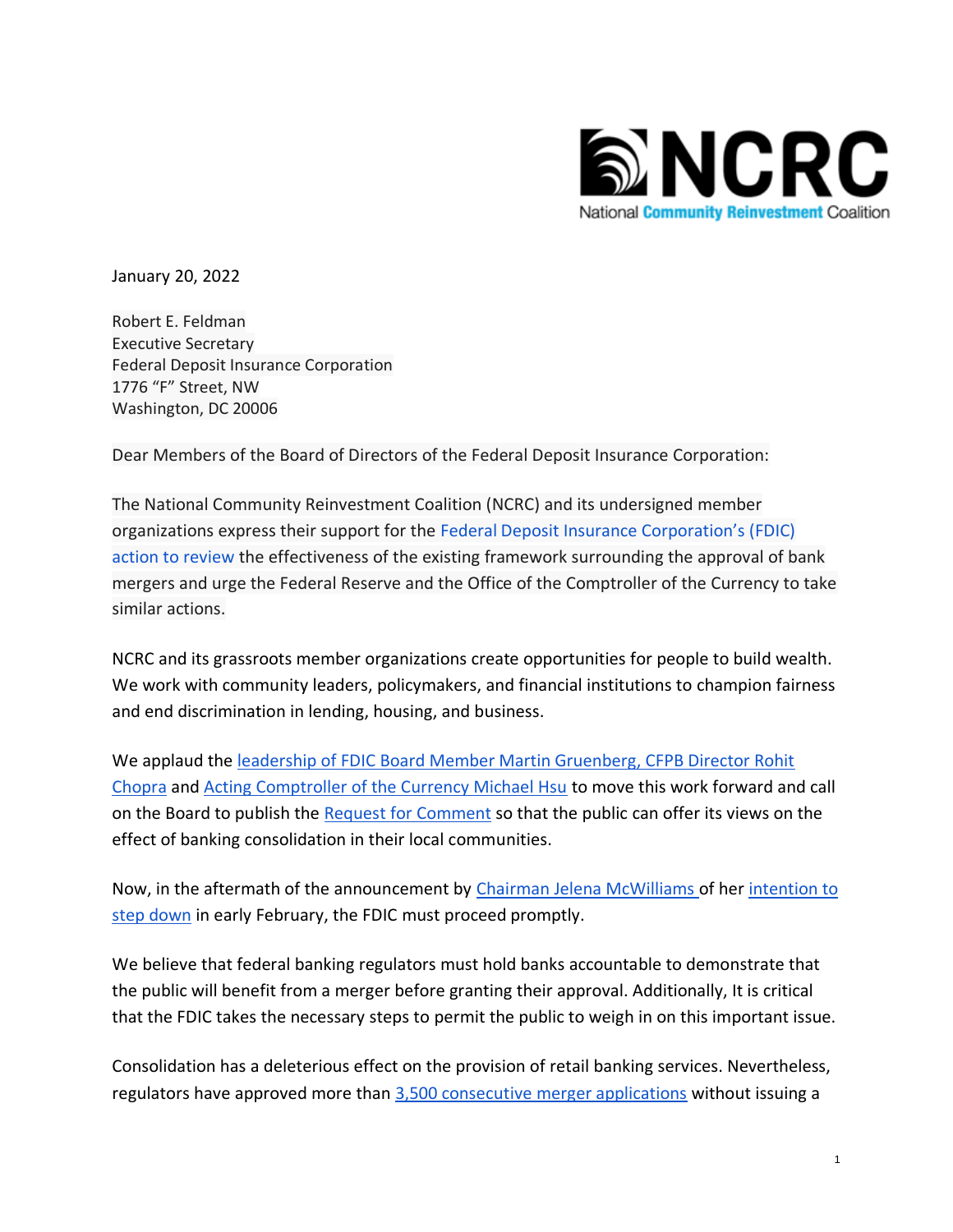single denial. That record appears to be at odds with Congress' expectations, as the [Bank](https://fraser.stlouisfed.org/title/bank-merger-act-federal-deposit-insurance-act-amendment-1024)  [Merger Act](https://fraser.stlouisfed.org/title/bank-merger-act-federal-deposit-insurance-act-amendment-1024) instructs federal banking regulators to consider the public interest with deciding whether to approve or deny a merger and also empowers the Department of Justice to block a merger if the combination would substantially lessen competition.

Not surprisingly, banking trade groups have pushed back immediately. Under loose regulations, the industry has consolidated, enabling banks to reduce costs and [improve their profits.](https://www.statista.com/statistics/1132151/bank-profitability-average-years-comparison/) In 1984, there were 18,000 insured depository institutions. By 2021, there were [slightly fewer](https://www.fdic.gov/news/press-releases/2021/pr21083.html)  [than 5,000 i](https://www.fdic.gov/news/press-releases/2021/pr21083.html)ndependent banks.

A robust consideration of the prior CRA performance of merger participants is a necessary part of any effort by regulators to elevate the needs of the public. A review should consider the CRA performance of both institutions. Merger approvals should address how prior shortcomings of both institutions in meeting the needs and conveniences of their communities will be corrected. Moreover, regulators must establish procedures to verify that improvements have occurred after the approval is given. Regulators should meet with members of the public and consumer organizations to gather input on the performance of financial institutions prior to and after the application process.

Research demonstrates that consolidation often does not confer benefits to the public. Evidence links bank mergers to higher interest rates, reduced investments in new construction, and higher rates of property crime. A  $2019$  study found that when a merger led to a branch closure, the number of small business loans made in that census tract fell by 13% over the next eight years. Low-income households [pay higher fees](https://scholar.harvard.edu/files/vbord/files/vbord_-_bank_consolidation_and_financial_inclusion_full.pdf) on their checking accounts after bank mergers; additionally, the number of check cashing facilities in surrounding zip codes increases after a merger.

When banks merge, they frequently close branches which then undermines local economies. Due to their ability to incorporate an understanding of local needs, the presence of a bank branch in a community fosters relationship-based lending that can lead to greater access to credit. Large banks are more likely to lend to large companies, and conversely, small banks are more willing to [make loans to smaller firms.](https://www.jstor.org/stable/2697842) The loss of branches is especially problematic when it leads to banking deserts. In 2019, the [Federal Reserve released a report s](https://www.federalreserve.gov/publications/files/bank-branch-access-in-rural-communities.pdf)howing that 44 "deeply affected" counties that had 10 or fewer branches in 2012 had lost at least half of them by 2017 and that almost all were in rural areas.

Today, the high number of independent financial institutions in the United States serves consumers and businesses well. More choice should lead to better outcomes, so if a regulator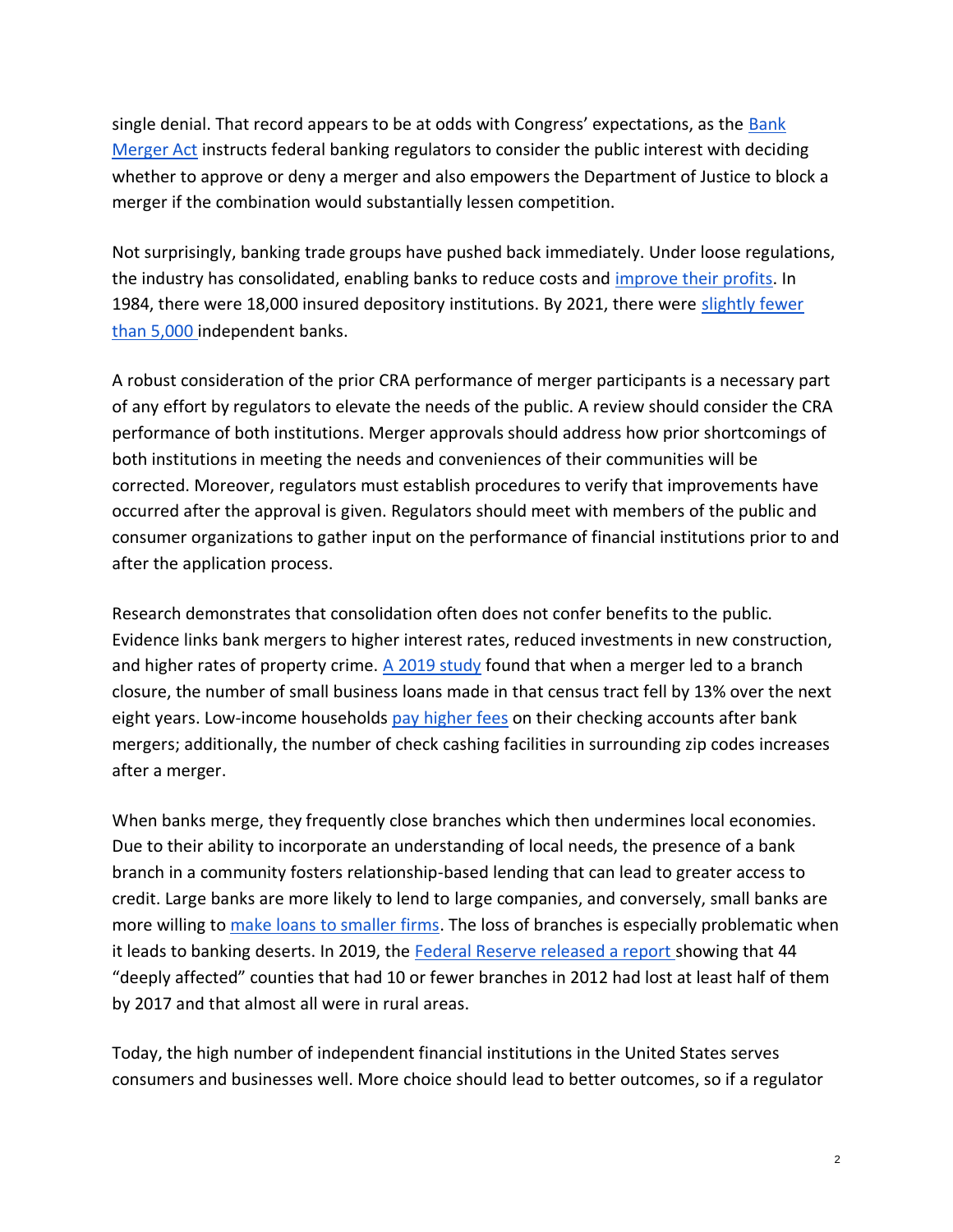does decide to approve a merger, it should ensure that plans are put in place to bring benefits to local consumers and small businesses in the areas affected by consolidation.

To ensure that mergers do lead to benefits to the public, NCRC negotiates [community benefits](https://www.ncrc.org/tag/community-benefits-agreements/)  [agreements](https://www.ncrc.org/tag/community-benefits-agreements/) in conjunction with bank mergers. If the process initiated last week by the FDIC's Board leads to a future where regulators apply greater scrutiny to merger applications, the FDIC will empower communities to benefit from mergers in ways that they currently do not.

In July, the [White House issued an executive order](https://www.whitehouse.gov/briefing-room/presidential-actions/2021/07/09/executive-order-on-promoting-competition-in-the-american-economy/) to call for a thorough review of bank merger guidelines and how they increase or decrease competition. The FDIC has taken the first step in realizing this mandate.

We call on the Board of the FDIC to follow through on its important request for comment on bank mergers. The Board must move forward and publish the request for comment to ensure that NCRC, its members and the communities we serve have the opportunity to comment on the effect of bank mergers. The review of applications should take into account the past CRA performance of acquiring and acquired institutions. Additionally, NCRC calls on the leadership of the Federal Reserve and the Office of the Comptroller of the Currency to initiate similar steps within their respective institutions that would lead to merger reviews that include a requirement to demonstrate a public benefit as a necessary condition of approval.

Sincerely,

## **National Community Reinvestment Coalition (NCRC)**

Access Plus Capital Affordable Homeownership Foundation, Inc. African American Trade Association American GI Forum ANDP Asian Business Association Asian Business Association of Silicon Valley Association for Neighborhood and Housing Development (ANHD) Beyond \$avvy Consumers Birmingham Business Resource Center Black Cultural Zone CDC BLDG Memphis Building Alabama Reinvestment CAARMA California Coalition for Rural Housing California Reinvestment Coalition CAMEO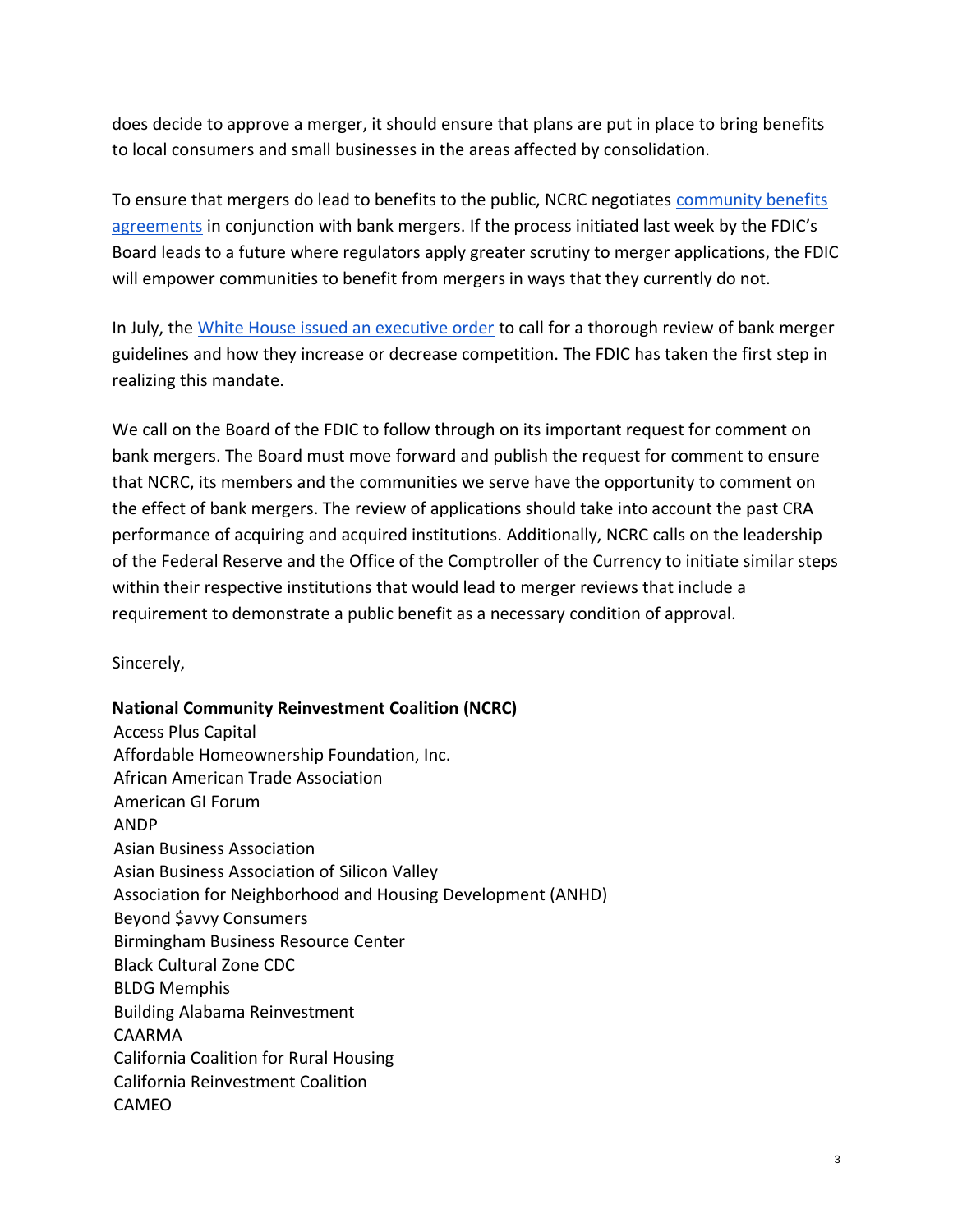CASA of Oregon Ceiba Center for LGBTQ Economic Advancement & Research (CLEAR) Central Islip Civic Council, Inc. CHES, Inc. Chicago Community Loan Fund Chicago Rehab Network Chicanos Por La Causa City of Jackson Coalition for NonProfit Housing and Economic Development Community Link Community Reinvestment Alliance of South Florida Community Service Network Community Service Programs of West Alabama, Inc. Consumers Council of Missouri Cornerstone West CDC Corporation for Supportive Housing (CSH) CPLC Texas Delaware Community Reinvestment Action Council, Inc. EAH Housing Fair Finance Watch Fair Housing Center of Central Indiana, Inc. Fair Housing Contact Service Inc. Florida Housing Counselor Network Georgia Advancing Communities Together, Inc. Greater Cincinnati Microenterprise Initiative Greater New Orleans Housing Alliance (GNOHA) Hawai'i Alliance for Community-Based Economic Development Homes on the Hill, CDC HomesteadCS Housing Action Illinois Housing Education and Economic Development Housing Justice Center Housing Options & Planning Enterprises, Inc. HousingLOUISIANA HousingNOLA Jewish Community Action JOVIS Legacy Foundation Lewis Associates Long Island Housing Services, Inc. Manna Inc Maryland Consumer Rights Coalition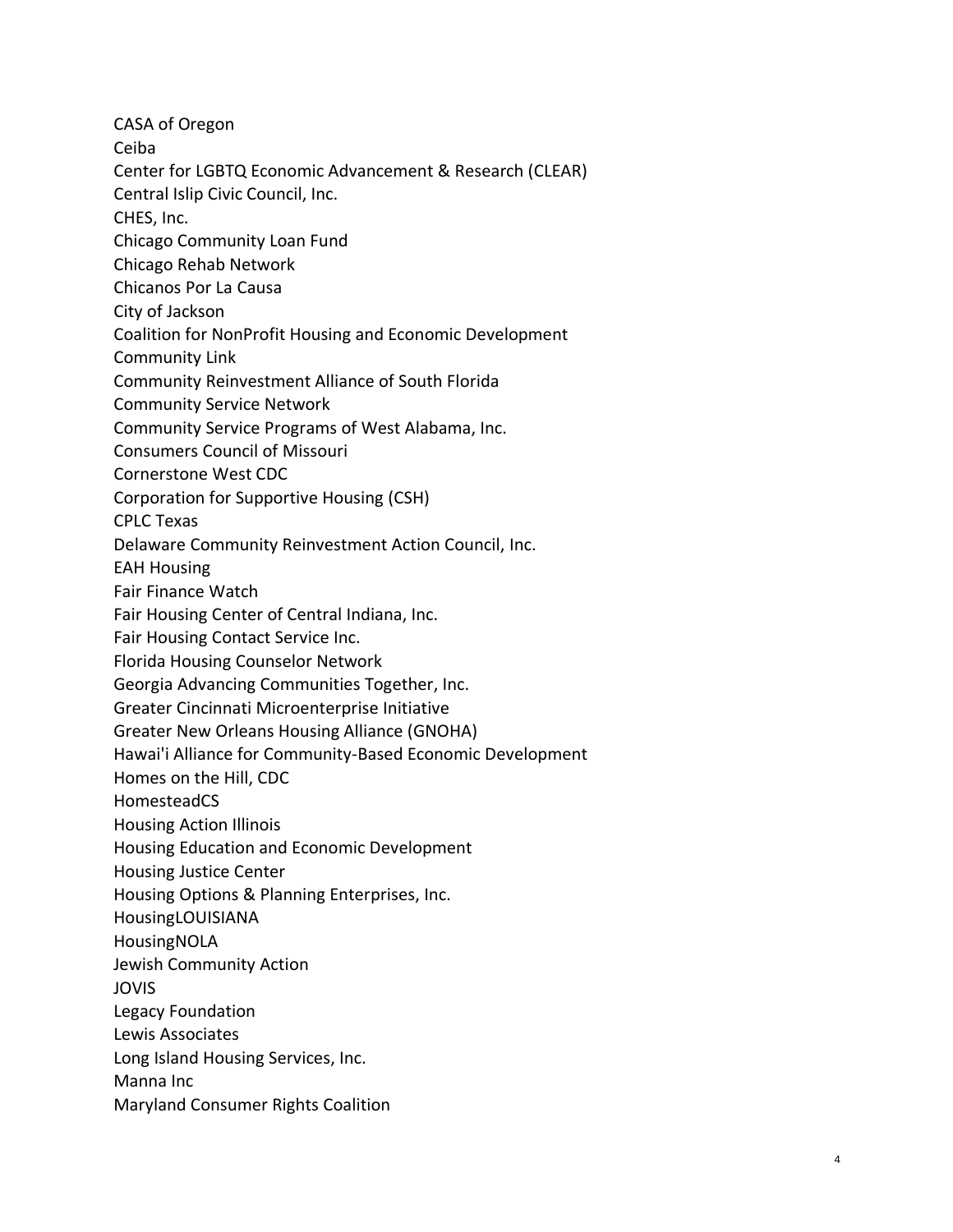- Massachusetts Affordable Housing Alliance
- Metropolitan Consortium of Community Developers
- Metropolitan Milwaukee Fair Housing Council
- Metropolitan St. Louis Equal Housing and Opportunity Council
- Michigan Oncology Quality Consortium
- Montana Fair Housing
- Multi-Cultural Development Center
- Mustard Seed Development
- MY Project USA
- National Association of American Veterans, Inc.
- National NeighborWorks Association
- Neighborhood Improvement Association
- New Jersey Citizen Action
- Northwest Indiana Reinvestment Alliance
- Ohio CDC Association
- Olive Hill Community Economic Development Corporation, Inc
- People's Self-Help Housing
- Philadelphia Association of Community Development Corporations
- Piedmont Business Capital
- Piedmont Housing Alliance
- Pima County Community Land Trust
- Pittsburgh Community Reinvestment Group
- Prosperity Indiana
- Proud Ground
- R.A.A. Ready, Aim, Advocate
- River Cities Development Services
- River City Housing, Inc.
- Roosevelt Southwest Community Dev Corp
- Sandhills Community Action Program, Inc.
- South Bend Heritage Foundation
- Southern California Black Chamber of Commerce
- Southern Dallas Progress Community Development Corporation
- Southwest Community Development Corporation
- Springfield NHS
- TCH Development Inc
- The Greenlining Institute
- Titusville Development Corporation, a CDC
- U SNAP BAC INC
- Urban Coalition of Appraisal Professionals
- Woodstock Institute
- Working In Neighborhoods
- You Always COUNT Ministries